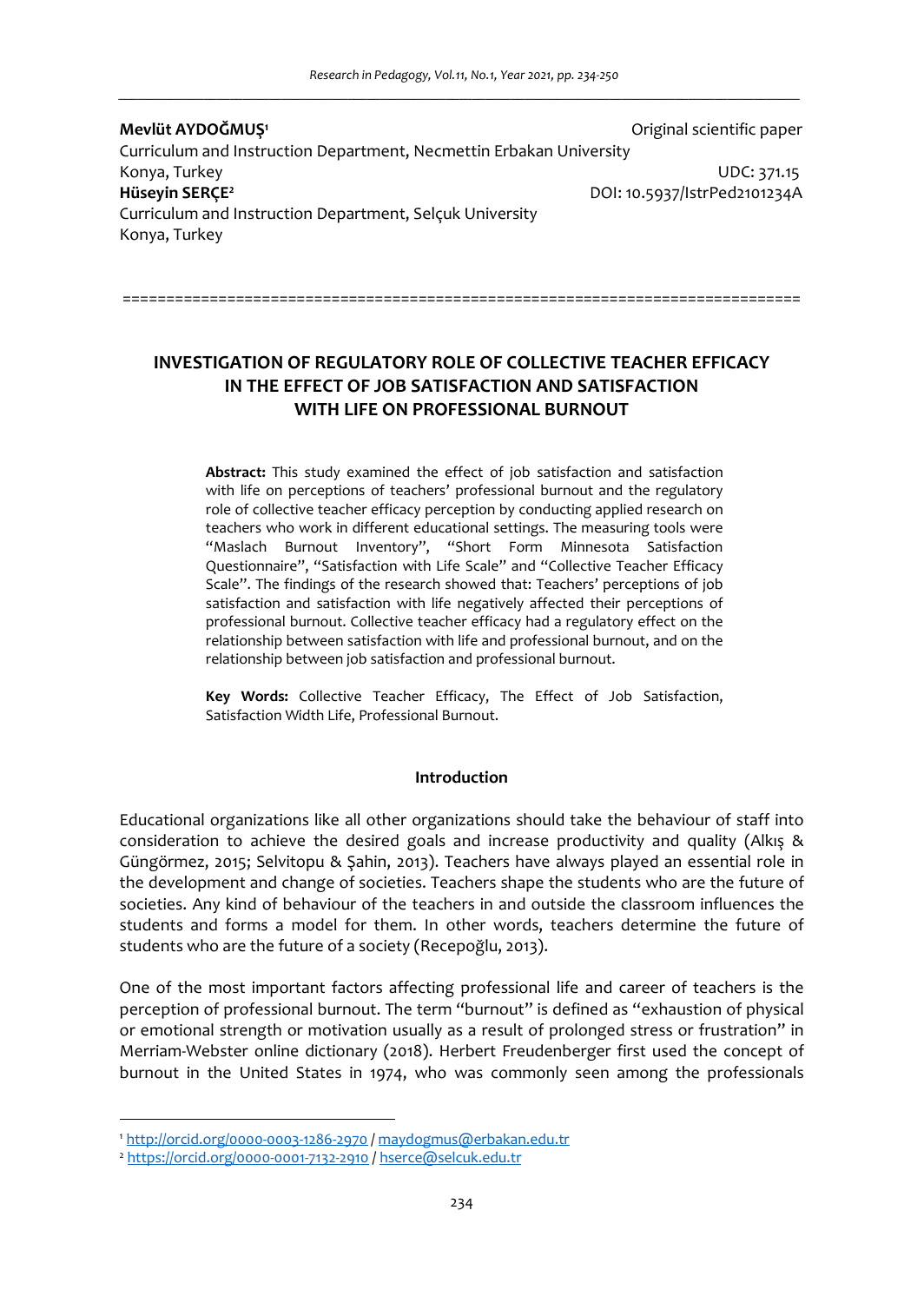dealing primarily with human services such as healthcare services, various social services, psychotherapy, legal services and police work in the 1970s (Schaufeli et al., 2009, p. 206).

Empirical studies were carried out by researchers to identify burnout from the early 1980s until the mid-1990s because it became a severe problem in various professions, and the interest in it is increasing day by day. Burnout has a negative impact on people's physical and emotional well-being, which leads to low productivity and effectiveness. (Maslach et al., 2001). In Maslach's (1976) definition, burnout comprises three components: "emotional exhaustion", "depersonalization" and "reduced personal accomplishment" (Koçak, 2009, p.67). The feeling of burnout might prevent teachers from coping with alienation or isolation and negative emotions, and enhancing their sense of self-efficacy and competence (Chan, 2011).

Job satisfaction (Leung & Lee, 2006; Platsidou, 2010; Skaalvik & Skaalvik, 2009) and satisfaction with life (Avşaroğlu et al., 2005; Özcan, 2016; Soba et al., 2017) are the most critical factors or variables affecting teachers' professional burnout levels. Reduced job satisfaction and emotional satisfaction related to work could lead to professional burnout. A decrease in satisfaction with life as well as an increase in the sense of isolation and emotional deprivation might enhance the perception of professional burnout. In the literature, it is observed that research focuses more on the direct relationship of these two variables with professional burnout. In studies conducted by Skeja (2012) and Toprak (2013), it was found that these variables had significant effects in reducing burnout of employees in different professions. Based on the results of these studies, focusing on these variables in coping with the burnout of employees would affect the professional performance and efficiency positively.

Another important factor affecting the professional life of teachers is job satisfaction. The concept of "satisfaction", which derives from the Latin word "satis" meaning "enough" or "sufficient", can be defined as "fulfilment of something which is desired, being content" (Özaydın & Özdemir, 2014). Job satisfaction is a topic that has received much attention during the last 75 years. Maslow's (1954) hierarchy of needs theory is the basis of many researchers' discussions and evaluations of job satisfaction. Job has an essential place in the life of an individual. Many employees spend more time in the work environment than at home with his family. Therefore, factors such as the willingness and success of a person at work, a peaceful work environment and adequate compensation for the work are also effective on the person's private life. One may feel a sense of high-satisfaction as well as excessive dissatisfaction at his/ her work. Job satisfaction is influenced by individual factors such as expectation level of the job, social personality trait, work experience, the term of office, education level, age, and gender of the individual; as well as organizational factors such as occupational rights, wages, job security, job reliability, opportunities for promotion, manager relations, colleagues, working conditions, and the nature of the work (Akman, 2018).

Teacher burnout and job satisfaction are important both for the employees and their educational institution. This is because they can affect the quality and the efficiency of the school, and thus the realization of the aims of the school and educational environment. As a result of the burnout, in which a teacher feels not satisfied with the job and expresses it clearly, the quality of education offered by him/her may decline. Therefore, it is necessary to examine teachers' level of satisfaction and professional burnout they experience, reveal their relationship with each other, raise awareness among teachers about this issue, decrease the burn-out level and increase the job satisfaction (Diri & Kıral, 2016).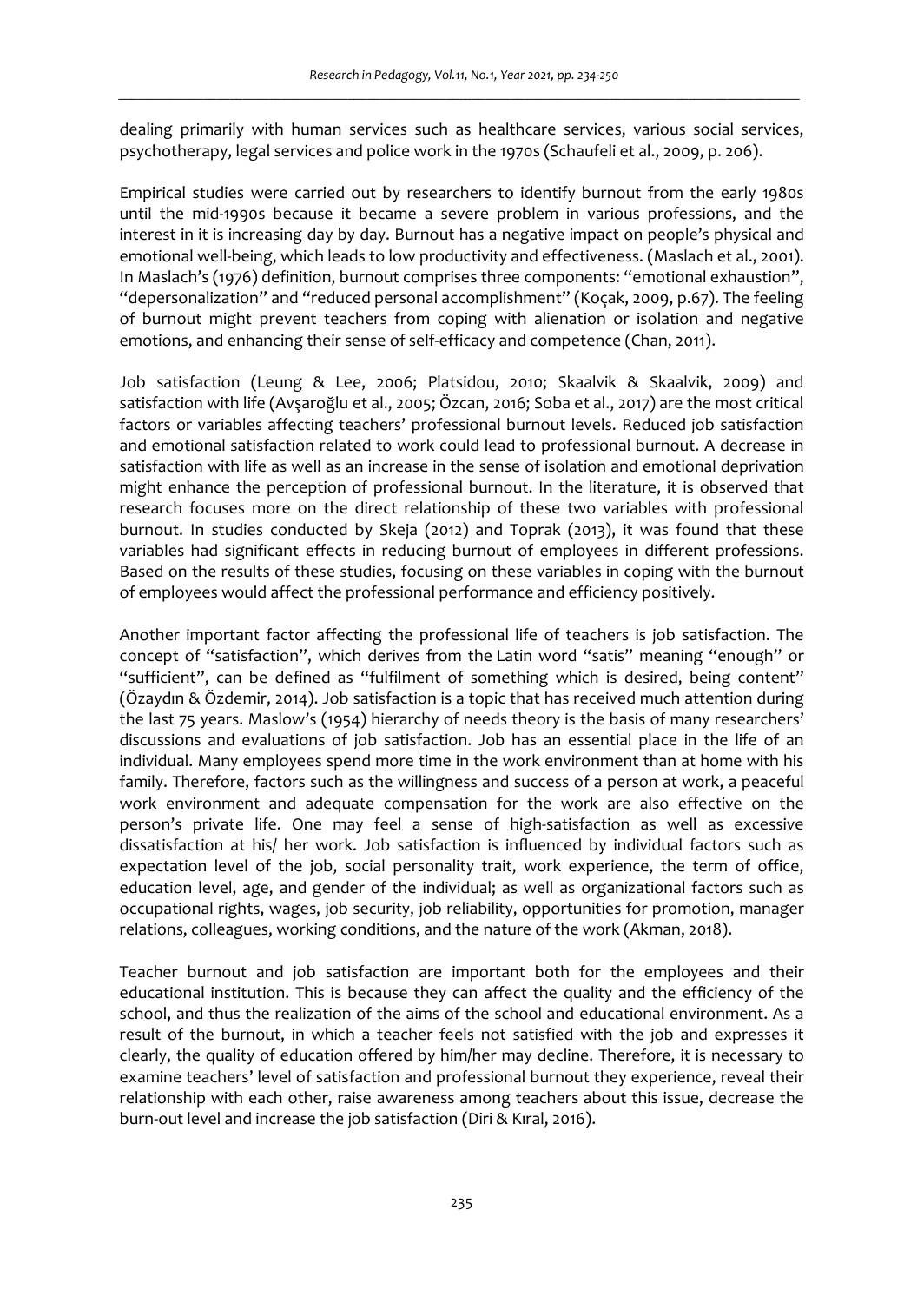Considerable research has shown the relationship between the variables "job satisfaction" and "burnout". For example, Ertürk and Keçecioğlu (2012) found out that an increase in the level of job satisfaction resulted in a decrease in the level of emotional exhaustion. Gündüz et al. (2013) studying with voluntary workers from different occupations revealed that general job satisfaction significantly predicts emotional exhaustion, a sub-dimension of burnout. Diri and Kıral (2016) showed that teachers' burnout and job satisfaction were significantly correlated, and job satisfaction was a strong predictor. Watts (2013) discovered that general job satisfaction significantly predicted emotional exhaustion and depersonalization dimensions of burnout negatively, and personal achievement dimension positively. Matin et al. (2012) concluded that burnout and job satisfaction were negatively correlated, as lack of job satisfaction was one of the results of job burnout. Chan et al. (2015) found that there was a significant negative relationship between burnout and job satisfaction. Clark (1985) and Igodan (1984) suggested that job dissatisfaction was a predictor of burnout. Furthermore, a negative correlation between burnout and job satisfaction was observed in previous studies (Anbar & Eker, 2008; George et al., 2008; Matin et al., 2012; Wei & Abdullah, 2016). In studies on teachers (Özben & Argun, 2005; Khare & Kamalian, 2017), a significant relationship was found between these two variables too. As a result, we can say that increasing job satisfaction is recommended to prevent burnout. On the other hand, while interpreting negative occupational and life symptoms such as burnout, investigating the job satisfaction of individuals alone is not enough. Related to satisfaction with life, there are a lot of off-the-job factors. According to Kanten and Kanten (2015), satisfaction with life has an important place among these. Job satisfaction and satisfaction with life are similar in many respects as they generally rely on emotional factors.

"Satisfaction with life" could be considered as another important factor or variable influencing the professional life and career of teachers. It is a psychological feature resulting from people's view of life and the level their expectations are met. It also has an impact on the organizational life of employees. It is a situation obtained by comparing what a person desires to what he/she has and the appraisal of this situation. In other words, it is the result of the expectations of an individual about life and the fulfilment level of these expectations. It refers to the situation of well-being which is related to happiness, morale and others (Özer & Karabulut, 2003).

Determining the level of satisfaction with life and burnout of teachers is necessary (Soba et al., 2017) due to problems in education. These problems include student-teacher and teacherfamily conflicts, discipline problems, lack of physical conditions, social criticism, social and political pressures, and being generally under more stress than other occupations (Cemaloğlu & Şahin, 2007, p. 466). Much research has revealed the relationship between satisfaction with life and burnout. Various studies (Anand & Arora, 2009; Avşaroğlu et al., 2005; Çakınberk, 2011; Demerouti et al., 2000; Gümüş, 2006; Hayes & Weathington, 2007; Hombrados-Mendieta & Cosano-Rivas, 2011; Özkan & Özdevecioğlu, 2012) found out that burnout scores decreased as satisfaction with life scores increased. Çapri et al. (2013) emphasizes that if satisfaction with life increases, it is thought that severe consequences of burnout problems could be avoided. The results of other studies (Anand & Arora, 2009; Gorji et al., 2015; Özyürek et al., 2012; Şad, 2017) also support that these two variables are negatively correlated, and thus satisfaction with life decreases when burnout increases.

Robinson (2017) argues that low self-efficacy-oriented teachers, who generally perceive themselves as inadequate, focus more on their personal inadequacies and doubt their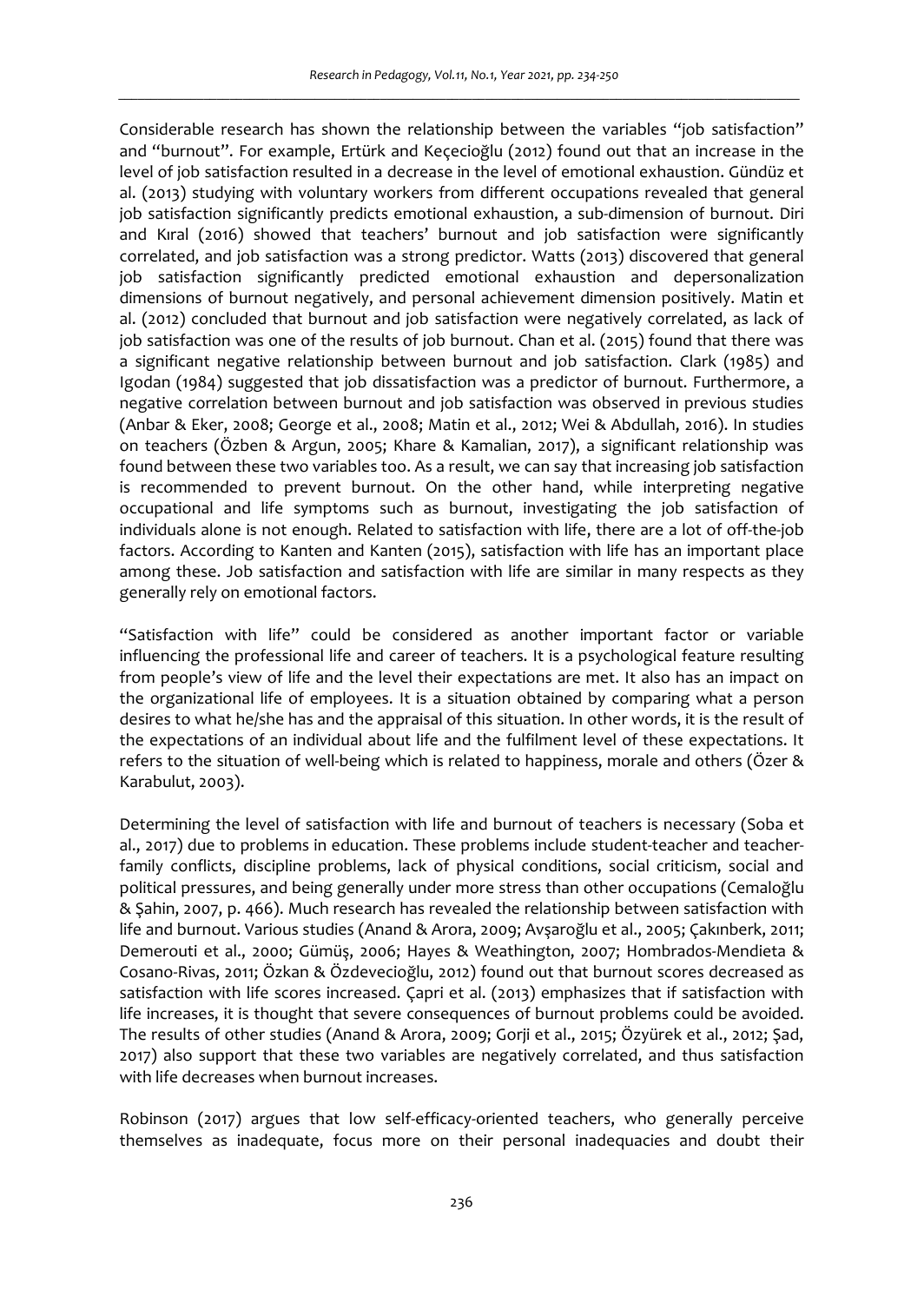professional competence. Teachers with low-perceived self-efficacy have a tendency to show work displeasure, less effort, lower goals and teaching performance. This is often accompanied by high stress, burnout and depression. Individual self-efficacy and collective self-efficacy consciousness that they displayed with their colleagues in a school culture are important in overcoming this adverse situation.

As one of the most important concepts of Bandura's "Social Cognitive Theory", "collective self-efficacy" is an extension of "self-efficacy" for teams and communities (Bandura, 1997; as cited in, Arıkan & Çalışkan, 2013). Collective efficacy is defined by Bandura (1997, p. 477) as "a group's shared belief in its conjoint capabilities to organize and execute the courses of action required to produce given levels of attainment". Zaccaro et al. (1995) define the concept of collective competence as "shared competence among individuals when allocating, coordinating, and integrating their resources in a successful concerted response to specific situational demands" (p. 309). Collective efficacy is the sum of individual efficacy beliefs as well as interactive dynamics of the group members. (Goddard et al., 2000).

Research on collective efficacy beliefs reveals that teachers do have not only individualoriented efficacy perceptions but also have efficacy perceptions of teachers' combined capacity in a school. These group-based perceptions reflect a new organizational feature which is defined as collective efficacy (Goddard et al., 2000). Research shows that collective efficacy is one of the important features that improve the quality of teaching, and that a perceived collective efficacy has a strong relationship with student achievement in schools (Burcham, 2009; Jackson, 2009; Knobloch, 2007; Schumacher, 2009; Zafer Güneş, 2014).

A good deal of research has revealed the relationship between collective efficacy and burnout. According to a study by Gürçay et al. (2009), collective self-efficacy and emotional exhaustion were negatively correlated. They also found out that teacher self-efficacy and emotional exhaustion subscale "contribute significantly to predict the collective efficacy beliefs and the whole model explains 34% of the variance". In another study conducted in order to determine the relationships between burnout, individual and collective efficacy of English language teachers working at university by Kımav (2010), collective efficacy of teachers positively correlated with individual success and negatively correlated with the depersonalization and emotional exhaustion. Furthermore, Smith and Ingersoll (2004) showed that teachers with high collective efficacy were more likely to be satisfied with their jobs. Moreover, Klassen et al. (2010) examined the relationship between the perceptions of teachers' collective efficacy and job satisfaction in Canada, the United States and Korea. In all three cultures, there was a positive correlation between the perception of teachers' collective efficacy and job satisfaction. Other studies (Ahadi et al., 2009; Mortazavi, 2004) revealed a positive and significant relationship between collective efficacy and satisfaction with life, and that collective efficacy was a predictor of satisfaction with life. Because collective efficacy is used as an intermediary variable, it could be assumed that the collective efficacy scale might be a good predictor of satisfaction with life depending on their use and the relationships between variables in research (Safdari & Galavandi, 2014).

In studies, it was found that there was a negative relationship between collective teacher efficacy and the perception of stress from student behaviours (Klassen, 2010); a positive relationship between job satisfaction and collective teacher efficacy (Klassen et al., 2010); a mediator role of collective teacher efficacy between professional burnout and self-efficacy belief (Skaalvik & Skaalvik, 2007); a high positive relationship between collective teacher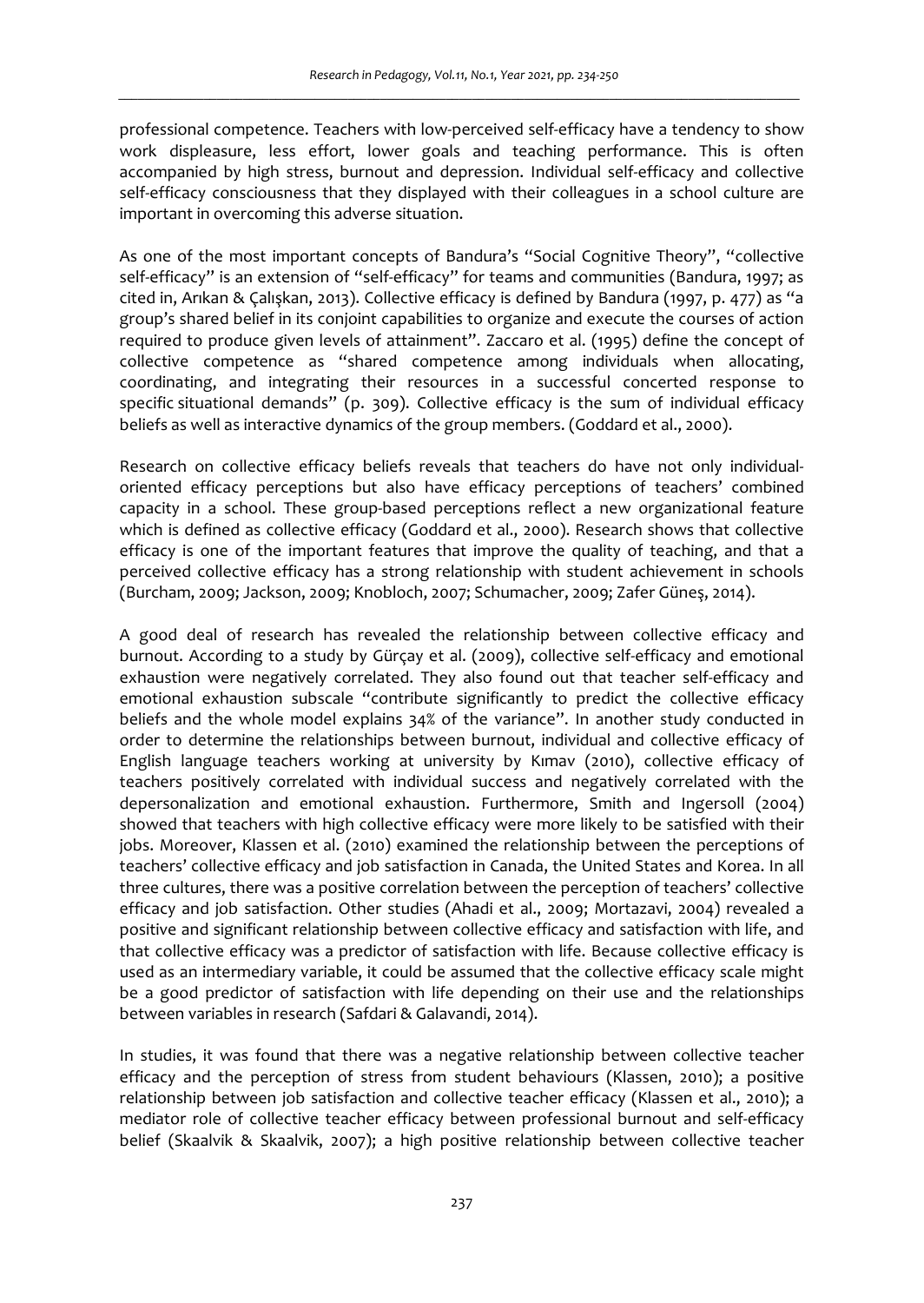efficacy and the trust in colleagues (Lee et al., 2011); and that collective teacher efficacy predicted teachers' organizational loyalty (Ware & Kitsantas, 2007). These studies clearly show that collective teacher efficacy has a significant impact on the affective characteristics of teachers. It was suggested that teachers with high efficacy beliefs made teaching more qualified, and they were more willing to fulfil their professional responsibilities (Tschannen-Moran & Barr, 2004). In this respect, it is thought that collective teacher efficacy beliefs play an important role in the relationship between teachers' job satisfaction and satisfaction with life and professional burnout. Moreover, it could be clearly seen that teachers' job satisfaction, satisfaction with life and collective teacher efficacy beliefs are related to professional burnout. These studies mostly investigated the direct relationship of job satisfaction, satisfaction with life, and the relationship between collective teacher efficacy beliefs and occupational burnout. This study examined the factors that might affect the relationship of professional burnout with job satisfaction and satisfaction with life. Specifically, this study aimed to determine how and at what level the collective teacher efficacy beliefs affect the relationships between these variables. Thus, the hypotheses to be tested according to the following research model were developed.



*Figure 1. Research Model* 

H1: Teachers' perceptions of job satisfaction affect the perceptions of professional burnout negatively.

H2: Teachers' perceptions of satisfaction with life affect their perception of occupational burnout negatively.

H3: Collective teacher efficacy beliefs have a regulatory impact on the relationship between teachers' satisfaction with life perceptions and the perceptions of professional burnout.

H4: Collective teacher efficacy beliefs have a regulatory impact on the relationship between teachers' job satisfaction perceptions and the perceptions of professional burnout.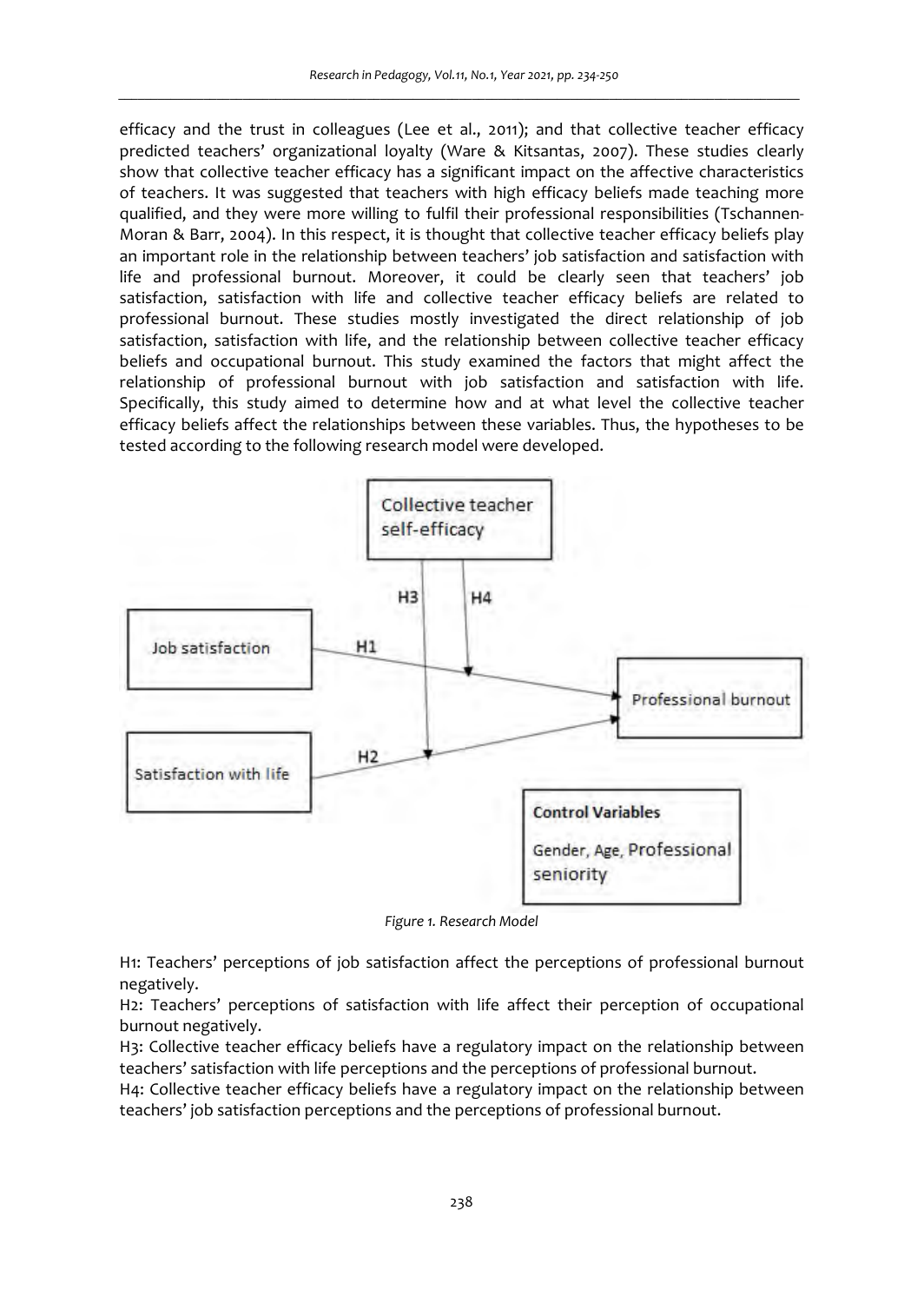### **Method**

## *Research Group*

The research group were 411 teachers working at preschool (5.8%), primary school (30.9%), secondary school (36.7%) and high school (26.5%). The participants were randomly selected from various schools in the city centre of Konya. 49.9% of teachers were female, and 50.1% were male. 16.3% of them were single, and 83.7% of them were married. 76.2% of the teachers had undergraduate education, and 23.8% of them had graduate education. The average age was 39.28 (Sd=8.20), and the average seniority (year) was calculated as 15.34 (Sd=8.17). Participation in this study was voluntary.

# *Research Instruments*

*Maslach Burnout Inventory*: Developed by Maslach and Jackson (1985) and adapted to Turkish by Ergin (1992), the inventory evaluates burnout levels. It comprises twenty-two items in three sub-dimensions: emotional exhaustion (nine items), depersonalization (five items) and personal achievement (eight items). The five-point Likert-type inventory includes answers as "never (1)", "very rare (2)", "sometimes (3)", "often (4)" and "always (5)". A high score from the inventory is interpreted as a high level of perceived burnout. Cronbach's alpha internal consistency coefficients computed in this study were 0.82, 0.75 and 0.73 for the abovementioned sub-dimensions respectively.

*Short Form Minnesota Satisfaction Questionnaire (SFMSQ)*: Originally developed by Weiss et al. (1967), SFMSQ evaluates internal and external dimensions of job satisfaction with its twenty items. The five-point Likert-type scale is formed as "very dissatisfied (1)", "dissatisfied (2)", "neither satisfied nor dissatisfied  $(3)$ ", "satisfied  $(4)$ ", and "very satisfied  $(5)$ ". The final score from the scale is calculated by dividing the sum total obtained from the items by 20. The higher the score is the higher the perception of job satisfaction. Cronbach's alpha internal consistency coefficients calculated in this study were 0.85 and 0.88 for the internal and external dimensions respectively.

*Satisfaction with Life Scale*: Developed by Diener et al. (1985) and adapted to Turkish by Dağlı and Baysal (2016), the scale has a single factor with five items. The five-point Likert-type scale is scored as "I strongly disagree  $(1)$ ", "I slightly disagree  $(2)$ ", "I slightly agree  $(3)$ ", "I agree (4)", and "I strongly agree (5)". A high score from the scale indicates a high level of perceived satisfaction with life. Cronbach Alpha internal consistency coefficient of the scale was calculated as 0.89.

*Collective Teacher Efficacy Scale*: Developed by Tschannen-Moran and Barr (2004) and adapted to Turkish by Erdoğan and Dönmez (2015), the scale comprises twelve items to assess collective teacher efficacy with two sub-dimensions. Each dimension – student discipline and teaching strategies – has six items. The five-point Likert-type scale is graded as "no (1)", "less  $(2)$ ", "medium  $(3)$ ", "too  $(4)$ " and "completely  $(5)$ ". The higher the score from the scale is the higher the perceived collective teacher efficacy. Cronbach Alpha internal consistency coefficients we calculated for the above-mentioned dimensions were found as 0.83 and 0.85 respectively.

# *The Statistical Analysis of Data*

Hierarchical regression analysis was performed to test the hypotheses developed for the study. In the first stage of the regression analysis, control variables and independent variables were included. The moderator variable was added in the second stage. In the third and last stage, interaction variables were added to the model. Finney and DiStefano (2006) states that a univariate kurtosis of less than 7 and skewness of less than 2 is acceptable for normality. The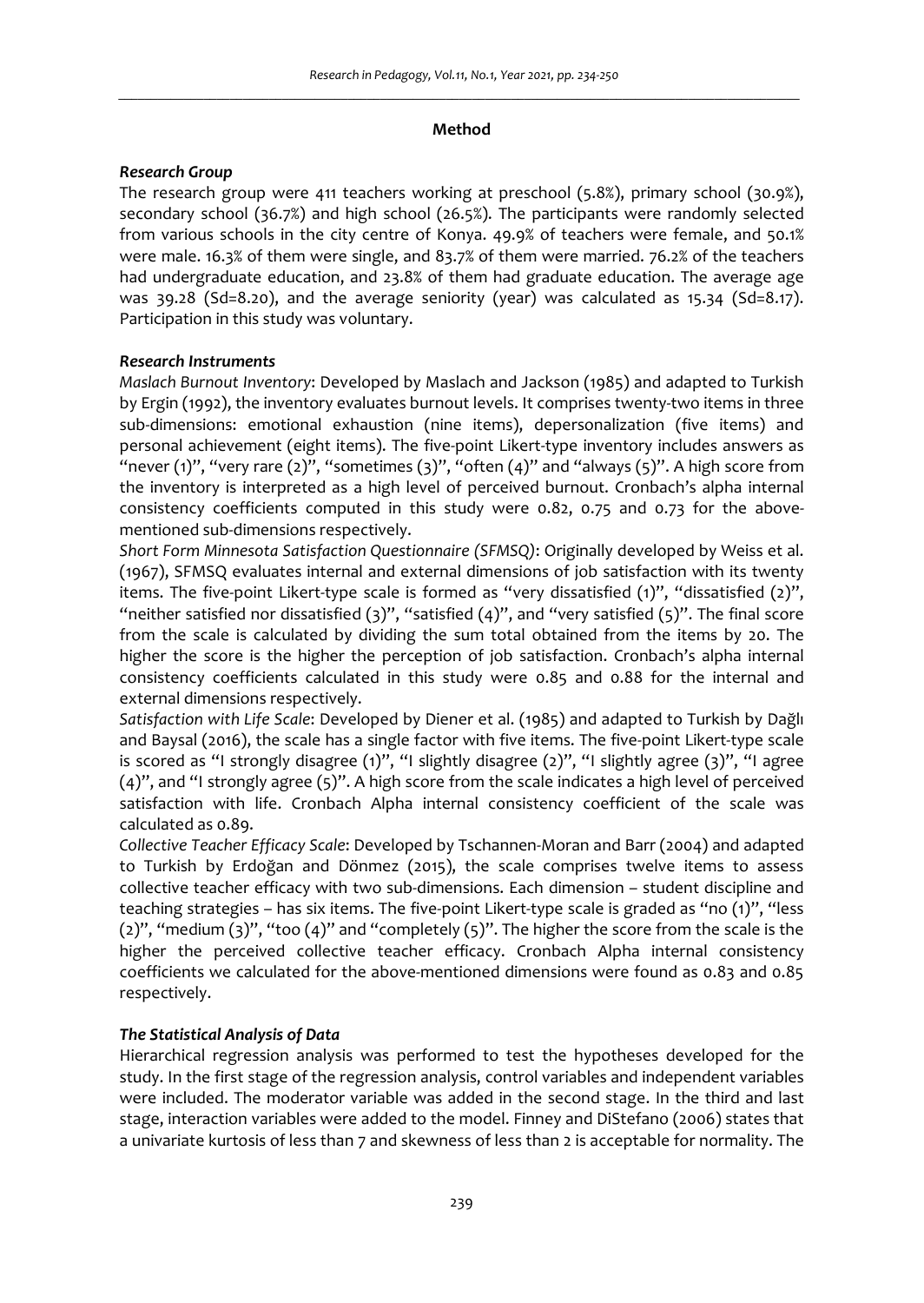kurtosis and skewness values of the variables in the study ranged from –0.26 to 0.85 and –0.25 to 0.33 respectively. Therefore, it can be said that the data were normally distributed. Moreover, no multicollinearity problem was found between the variables (VIF<10, TV>0.10). In order to express the regulatory effects better, graphs were formed and analyzed based on the regression curves. Data were analyzed through SPSS 25.0.

### **Findings**

For the purpose of the study, the averages, standard deviations and relations between these data were calculated. The results are given in Table 1.

*Table 1. Relationships between Perceived Professional Burnout, Job Satisfaction, Satisfaction with Life and Collective Teacher Efficacy* 

|    | <b>Variables</b>            | м     | Sd    |          | 2.       | ٦.        | 4. |
|----|-----------------------------|-------|-------|----------|----------|-----------|----|
|    | Job burnout                 | 2,115 | 0,489 |          |          |           |    |
|    | Job satisfaction            | 3,619 | 0,665 | $-627**$ |          |           |    |
| 3. | Satisfaction with life      | 3.064 | 0,869 | $-458**$ | $,640**$ |           |    |
|    | Collective teacher efficacy | 3,397 | 0,590 | $-289**$ | $275***$ | $.228***$ |    |
|    | station of the state of the |       |       |          |          |           |    |

\*\*p<0,01

Table 1 shows that, professional burnout negatively and significantly correlated with job satisfaction (r=-0.627; p<0.01), satisfaction with life (r=-0.458; p<0.01) and collective teacher efficacy (r=-0.289; p<0.01). Additionally, job satisfaction positively and significantly correlated with satisfaction with life (r=0.640; p <0.01) and collective teacher efficacy (r=0.375; p<0.01). Finally, there was a positive and statistically significant relationship between satisfaction with life and collective teacher efficacy (r=0.228; p<0.01). Significant relationships were found between dependent and independent variables in the study. Therefore, significant effects can be predicted among the variables.

*Table 2. Hierarchical Regression Analysis for the Effects of Job Satisfaction and Collective Teacher Efficacy on Professional Burnout* 

| <b>Predictors</b>                 | Model 1     | Model 2     | Model 3     |
|-----------------------------------|-------------|-------------|-------------|
|                                   |             |             |             |
| Gender <sup>a</sup>               | $0,082*$    | $0,081*$    | 0,064       |
| Age                               | $-0,099$    | $-0,113$    | $-0,094$    |
| Professional seniority            | 0,022       | 0,033       | 0,020       |
| Job satisfaction (JS)             | $-0,626***$ | $-0,600***$ | $-0,578***$ |
| Collective teacher efficacy (CTE) |             | $-0,066$    | $-0,058$    |
| <b>JS X CTE</b>                   |             |             | $0,117***$  |
| $\Delta$ R <sup>2</sup>           | 0,400       | 0,004       | 0,013       |
| ΔF                                | 67,571***   | 2,543       | $8,734***$  |
| R <sup>2</sup>                    | 0,400       | 0,404       | 0,417       |
| Adjusted R <sup>2</sup>           | 0,394       | 0,397       | 0,408       |
|                                   | 67,572***   | $54,772***$ | $47.973***$ |

\**p*<0,05; \*\*\**p*<0,001; <sup>a</sup>0 = female; 1 = male.

So as to test the hypotheses, the first hierarchical regression analysis (Table 2) included control variables of participants (gender, age, professional seniority) and job satisfaction as independent variables, professional burnout as the dependent variable, and collective teacher efficacy as the moderator variable. The results revealed that the relationship between job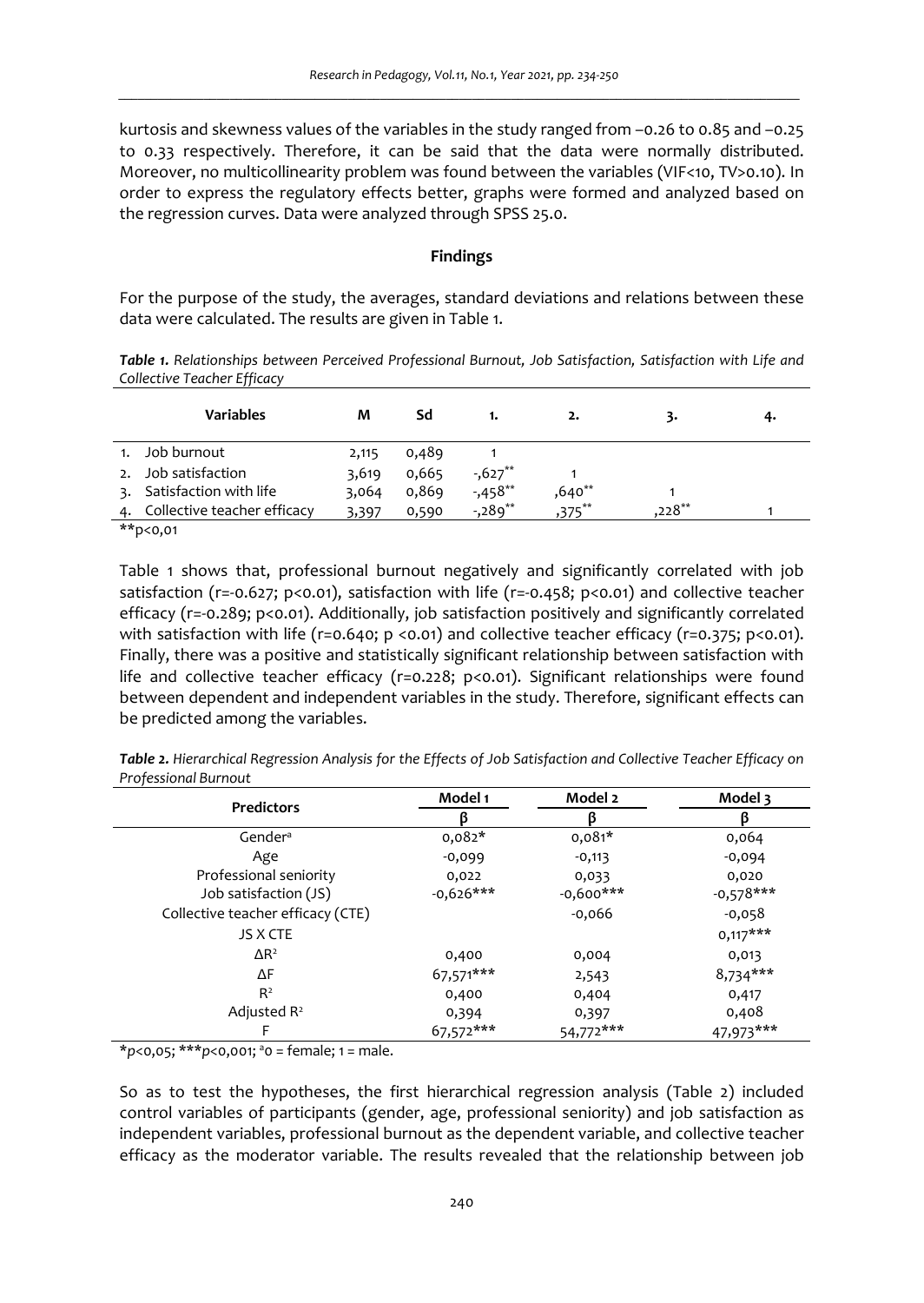satisfaction and professional burnout was negative and statistically significant (β=-0.626; p<0.001), and gender, age, seniority and job satisfaction explained 40% of the variance in professional burnout. Thus, H1 hypothesis was confirmed. Teachers' perceptions of job satisfaction affected the perception of professional burnout negatively.

In the next step of the regression model, collective teacher efficacy was added as an independent variable. The analysis showed a negative and statistically insignificant relationship between collective teacher efficacy and professional burnout (β=-0.066; p>0.05). Then, the interaction between job satisfaction and collective teacher efficacy was added to the model. The analysis demonstrated that the interaction between job satisfaction and collective teacher efficacy had a positive relationship with professional burnout (β=0.117; p<0.001). Thus, H4 hypothesis was accepted. Collective teacher efficacy had a regulatory impact on the relationship between job satisfaction and professional burnout.

To express the regulatory effect better, a graph was generated and analysed based on the regression curves (Figure 2). According to the graph presented in Figure 2, collective teacher efficacy weakens the relationship between job satisfaction and professional burnout. As collective teacher efficacy beliefs increase, the strength of the relationship between job satisfaction and professional burnout decreases.



*Figure 2. Regulatory Effect of Collective Teacher Efficacy on the Relationship between Job Satisfaction and Professional Burnout (JB=Job burnout, JS= Job satisfaction, CTE= Collective teacher efficacy)*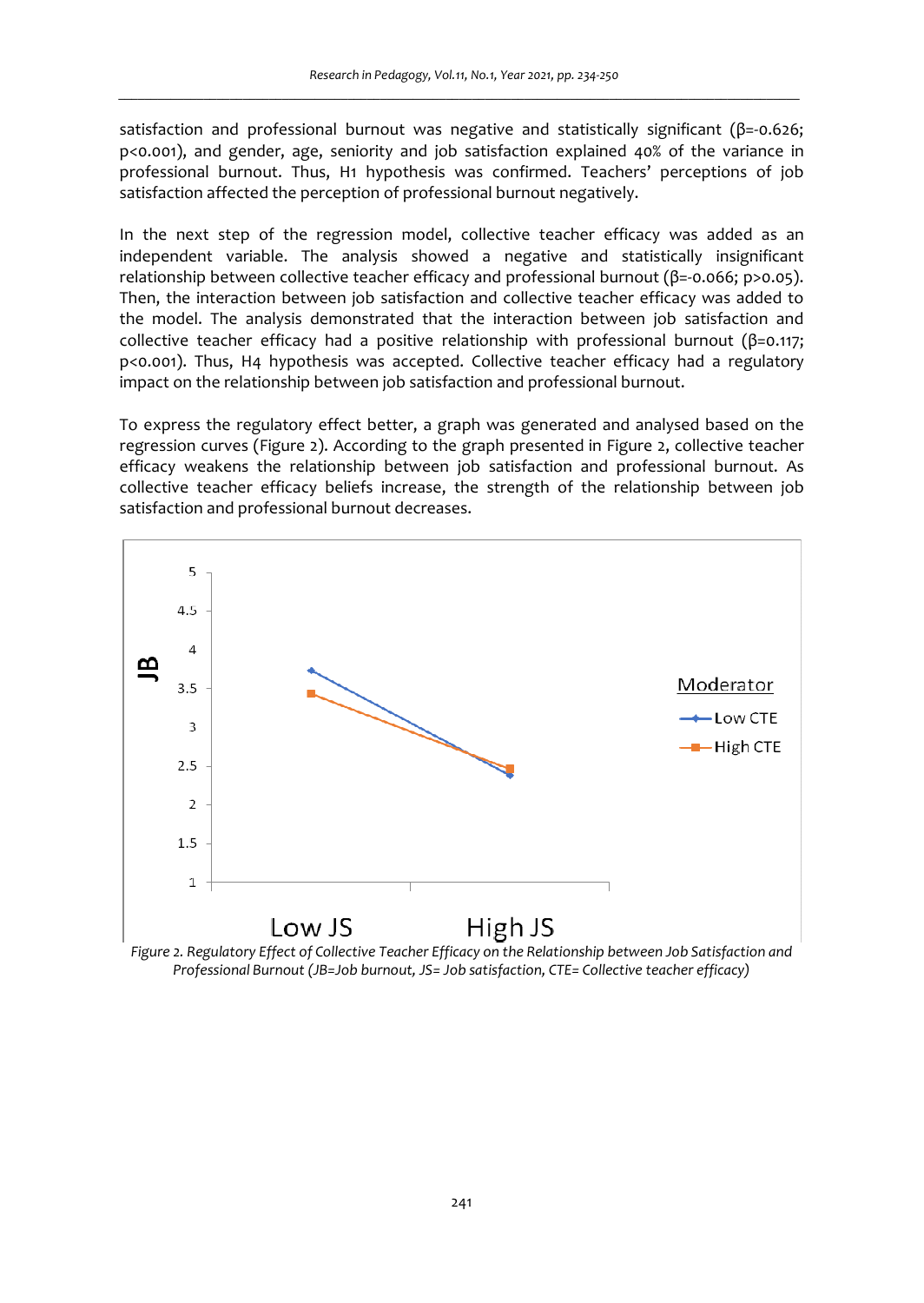| <b>Predictors</b>                 | Model 1     | Model 2     | Model 3     |
|-----------------------------------|-------------|-------------|-------------|
|                                   | ß           | ß           | β           |
| Gender <sup>a</sup>               | ,038        | ,040        | ,027        |
| Age                               | $-272*$     | $-291**$    | $-263*$     |
| Professional seniority            | ,180        | ,192        | ,161        |
| Satisfaction with life (SL)       | $-1.451***$ | $-0.406***$ | -,396***    |
| Collective teacher efficacy (CTE) |             | $-201***$   | $-197***$   |
| SL X CTE                          |             |             | $,175***$   |
| $\Delta$ R <sup>2</sup>           | 0,223       | 0,038       | 0,030       |
| ΔF                                | 29,067***   | 20,881***   | $17,242***$ |
| R <sup>2</sup>                    | 0,223       | 0,261       | 0,292       |
| Adjusted $R^2$                    | 0,215       | 0,252       | 0,281       |
| F                                 | 29,067***   | $28,571***$ | 27,640***   |

*Table 3. Hierarchical Regression Analysis Results of the Effects of Satisfaction with Life and Collective Teacher Efficacy on Professional Burnout* 

\**p*<0,05; \*\**p*<0,01; \*\*\**p*<0,001; <sup>a</sup>0 = female; 1 = male.

To test the other hypotheses of the study, the second hierarchical regression analysis included control variables of participants (gender, age, professional experience) and satisfaction with life as independent variables, professional burnout as the dependent variable, and collective teacher efficacy as the moderator variable (Table 3). The results showed that the relationship between satisfaction with life and professional burnout was negative and statistically significant (β=-0.451; p<0.001); gender, age, professional seniority and job satisfaction explained 22% of the variance in professional burnout. Accordingly, H2 hypothesis was supported. Teachers' perceptions of satisfaction with life affected their perceptions of professional burnout negatively.

In the next step of the regression model, collective teacher efficacy was added as an independent variable. The results revealed a negative and statistically significant relationship between collective teacher efficacy and professional burnout ( $\beta$ =-0.201; p<0.001). Then, the interaction between satisfaction with life and collective teacher competence was included in the model. According to the results, the interaction between satisfaction with life and collective teacher competence had a positive relationship with professional burnout (β=0.175; p<0.001). Therefore, H3 hypothesis was supported. The relationship between satisfaction with life and professional burnout had a regulatory impact on collective teacher efficacy.

So as to express the regulatory effect better, a graph was generated and analysed based on the regression curves (Figure 3). The graph presented below shows that collective teacher efficacy weakens the relationship between satisfaction with life and professional burnout. As the perceptions of collective teacher efficacy increase, the strength of the relationship between satisfaction with life and professional burnout decreases.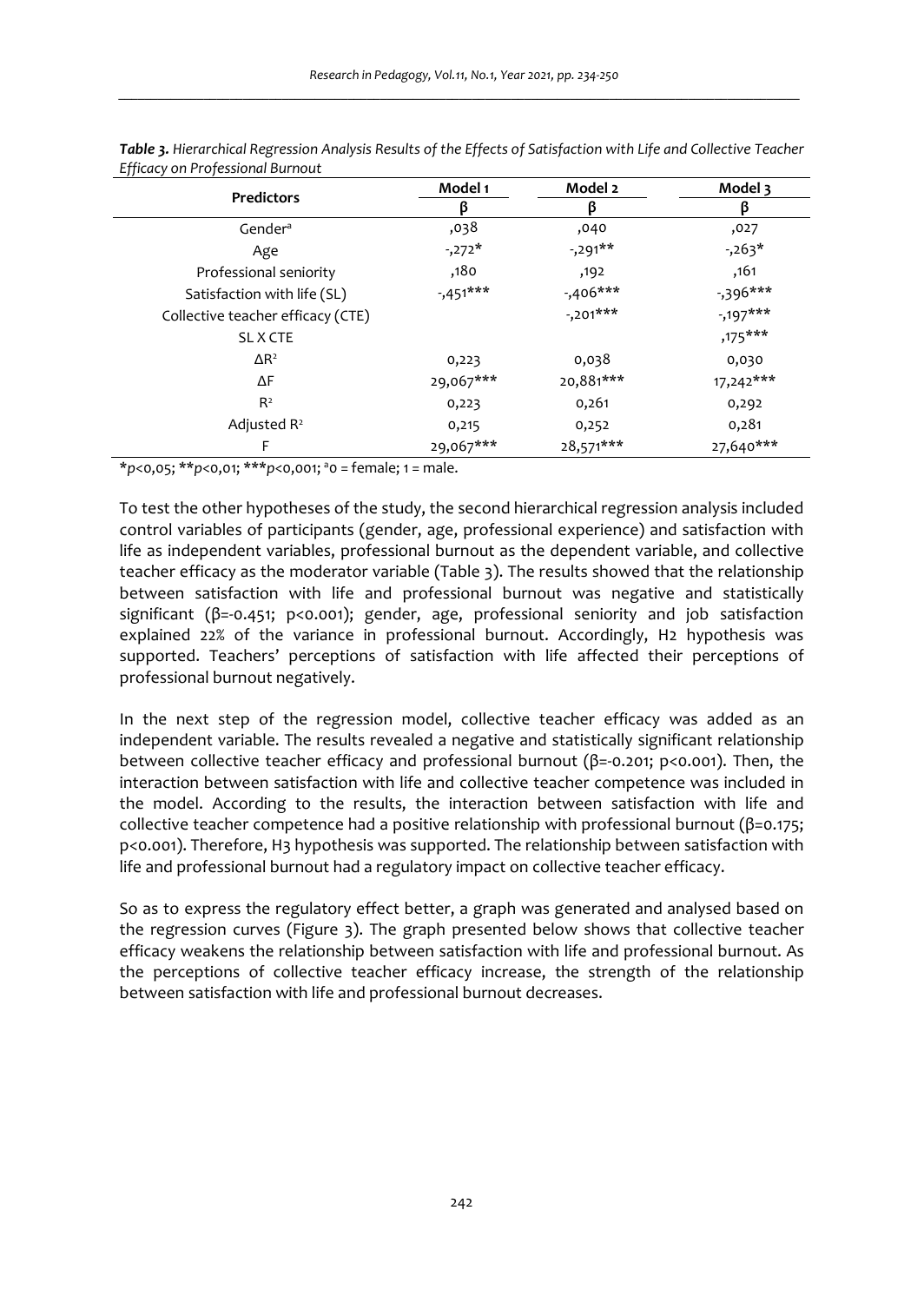

*Figure 3. Regulatory Effect of Collective Teacher Efficacy on the Relationship between Satisfaction with Life and Professional Burnout (JB= Job burnout, SL= Satisfaction with life, CTE= Collective teacher efficacy)* 

### **Discussion**

This study investigated the effect of job satisfaction and satisfaction with life on teachers' perceptions of professional burnout, and the regulatory role of collective teacher efficacy beliefs on this effect. The effects of the variables included in the analysis on the perception of professional burnout were presented by hierarchical regression analysis. The results of the research revealed descriptive findings with respect to the relations in the teaching profession between job satisfaction and professional burnout, and satisfaction with life and professional burnout.

The results of the analysis show that teachers' perceptions of job satisfaction and satisfaction with life are related to their perceptions of professional burnout, and these variables decrease the occupational burnout significantly and negatively. The findings corroborate previous literature research. There are studies indicating a negative and significant relationship between job satisfaction and professional burnout (Anbar & Eker, 2008; Diri & Kıral, 2016; Ertürk & Keçecioğlu, 2012; George et al., 2008; Gündüz et al., 2013; Kavlu & Pınar, 2009; Khare & Kamalian, 2017; Özben & Argun, 2005; Watts, 2013; Wei & Abdullah, 2016). Similarly, studies indicate a negative and statistically significant relationship between satisfaction with life and professional burnout. (Anand & Arora, 2009; Çakınberk, 2011; Demerouti et al., 2000; Gorji et al., 2015; Hayes & Weathington, 2007; Hombrados-Mendieta & Cosano-Rivas, 2011; Özkan & Özdevecioğlu, 2012; Özyürek et al., 2012; Şad, 2017).

Job satisfaction can be defined as the difference between the amount individuals receive and the amount they believe they should receive. Burnout, on the other hand, is the depletion of energy, both mentally and physically. Burnout is a condition that has significant effects on individuals and organizations. Therefore, an individual with burnout exhibits low performance and inappropriate behaviours, and has difficulty focusing on his work (Naktiyok & Kaygın, 2012). It has been observed that expectations of individuals related to occupations and institutions trigger or reduce burnout. Job satisfaction is affected by institutional and environmental factors like the content of the work, compensation, working conditions, working time, workload, disruption in organizational functioning, inequality in the workplace, lack of staff as well as individual factors such as age, gender and education level (Güllüce & İşcan, 2010, p. 9).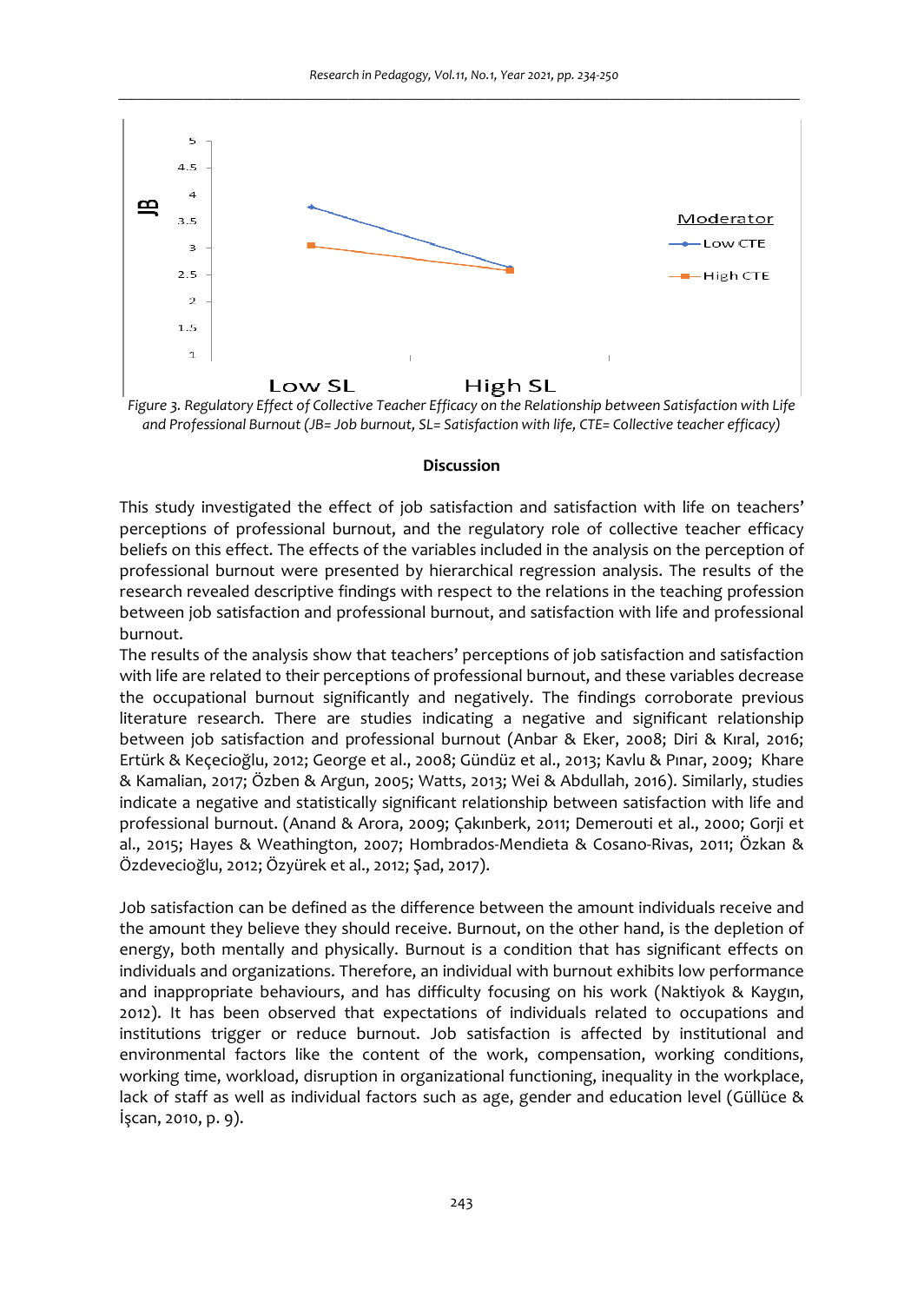Studies reveal negative relationships between job satisfaction and burnout. As job satisfaction increases, burnout decreases. Thus, it could be argued that if the difference between the expectations of a person and the results that he/she receives is in favour of the results, it will lead to an increase in his/her mental and physical energy. However, if the difference is in favour of the expectations, the difference will cause a decrease in mental and physical energy.

Satisfaction with life is a condition obtained by comparing what a person desires to what he/she has and the appraisal of this situation. In other words, satisfaction with life is the result of the expectations of an individual about life and the fulfilment level of these expectations. It refers to the situation of well-being, which relates to happiness, morale and others (Özer & Karabulut, 2003; Vara, 1999, as cited in Recepoğlu, 2013). In short, satisfaction with life can be defined as the difference between the expectations of life outside work and the results he/she receives, similar to the definition given for job satisfaction. When the factors causing individuals to experience burnout are examined, it could be argued that factors affecting satisfaction with life cause burnout as well. An individual who is dissatisfied with the effect of similar factors can experience burnout (Oruç, 2007, p. 17).

It is thought that job satisfaction and satisfaction with life affect teachers' perceptions of professional burnout, and this effect could be reflected in output variables through some variables. From this point of view, the regulatory role of collective teacher efficacy in the effect of job satisfaction and satisfaction with life on professional burnout was investigated. The findings show that there is the role of collective teacher efficacy in the effect of both job satisfaction and satisfaction with life on professional burnout. As collective teacher efficacy beliefs increase, the strength of the relationships between job satisfaction and professional burnout, and satisfaction with life and professional burnout weakens.

According to the literature review by Ünal (2015), it was found that individuals with higher perceptions of satisfaction with life were more successful in their social and romantic relationships, more responsive to events and situations, and more adaptable to social life. In addition, they were more energetic and creative, healthier, more successful in marriage, had longer life span, higher work performance and productivity, and were more successful in adapting to organization.

The low perception of job satisfaction affects teacher motivation. Especially unhappy and dissatisfied teachers affect the motivation and performance of their colleagues negatively (Lashway, 1997). Job dissatisfaction generally leads to an unwillingness to go to work, tendency to quit work, not to cooperate, to develop a sense of inadequacy, not to make accurate decisions, and to a decrease in the quantity and quality of the work (Vecchio, 1988). Research findings show that low job satisfaction or job dissatisfaction leads to a high perception of burnout. Individuals experiencing burnout feel tired and emotionally exhausted. Their emotional resources are depleted, and they feel a lack of energy (Maslach & Goldberg, 1998). Depersonalization and callousness are observed in individuals experiencing burnout (Togia et al., 2004). A sense of failure is experienced in relationships with the people encountered in the workplace, and a feeling of inadequacy emerges in various work-related events due to the fact that sense of reduced personal accomplishment becomes negative selfappraisal of the person (Özkaya, 2006). It could be argued that the characteristics of individuals experiencing burnout overlap with job dissatisfaction and dissatisfaction with life. Collective efficacy is defined as the belief in the joint capabilities of teachers in the school. If this belief is high, the perception of job satisfaction and satisfaction with life is high, and the perception of burnout is expected to be low.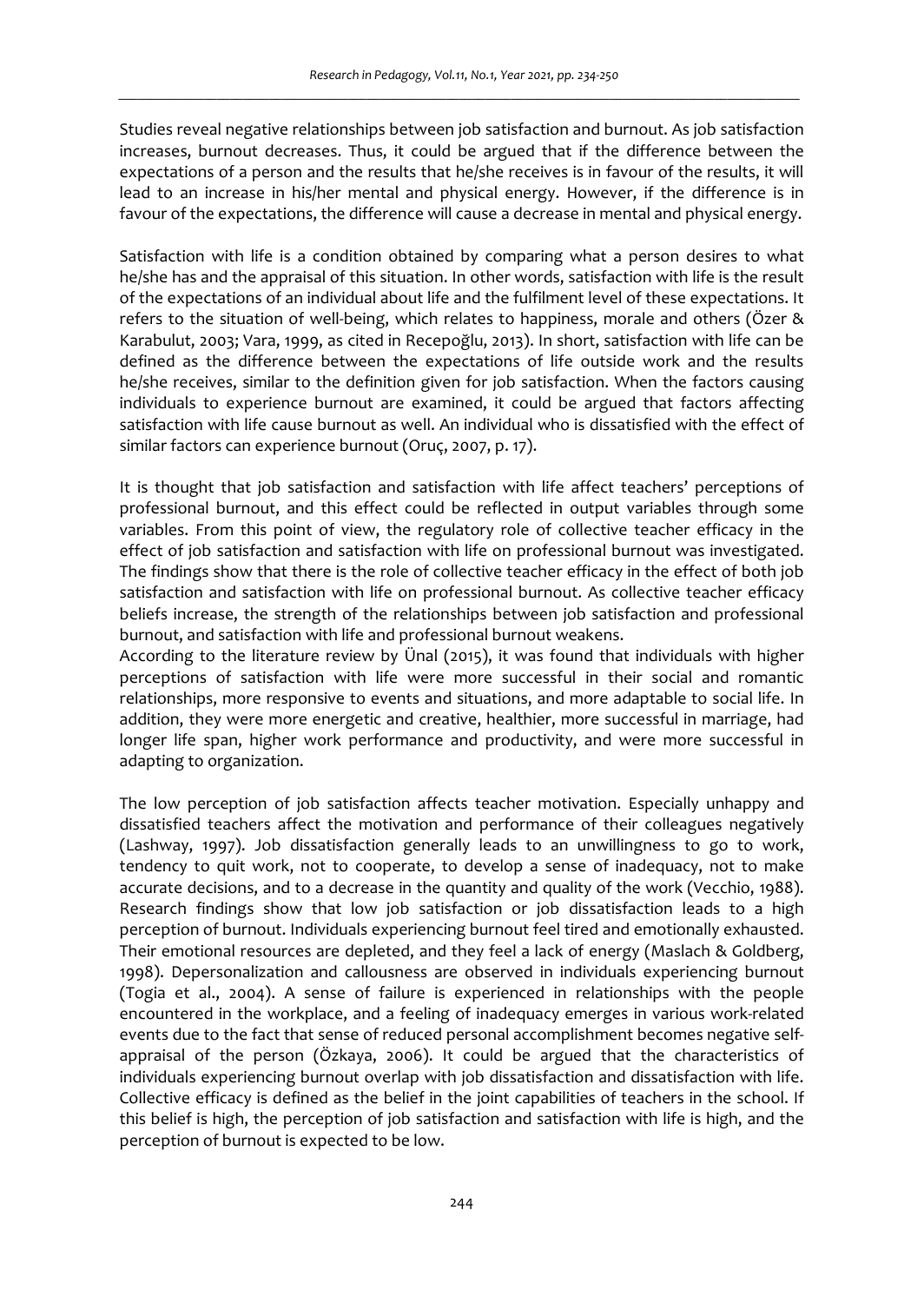Considering the role of collective teacher efficacy in reducing the strength of the relationship between job satisfaction, occupational burnout and job satisfaction, it could be claimed that conducting studies to support the collective teacher efficacy will increase the perception levels of teachers about job satisfaction and satisfaction with life, and accordingly decrease perception levels related to burnout. In this context, it is necessary to improve collective teacher efficacy. According to Çalık et al. (2012), instructional leadership is an effective premise in the construction of collective efficacy, and the findings indicate that the instructional leadership with its all sub-dimension have significant relationships with collective teacher efficacy. Thus, it could also be assumed that instructional leaders can increase teachers' collective and self-efficacy. Jhanke (2010) listed some of the factors that influence the improvement of collective efficacy as "a positive and supportive environment", "clear and apparent vision and objectives", "high expectations", "meaningful professional development" and "shared leadership".

It was determined that perceptions of job satisfaction and satisfaction with life were related to perceptions of professional burnout, and these variables reduced professional burnout significantly and negatively. As the level of satisfaction from work – chosen consciously and intentionally, and done with love – increases, burnout can decrease. Efforts towards increasing teachers' job satisfaction (personal rights, organizational culture, and so on.) could be made. Decisions could be taken to encourage teamwork in institutions. The number of social activities carried out in institutions for teachers could be increased. Starting a teaching profession should be seen as the beginning, not the end, of career planning. Thus, legal arrangements could be made to encourage teachers' performance and personal development. Joining decision-making gives teachers a sense of ownership, promise and authority.

This study has some limitations. Firstly, the research was conducted only with teachers, an important limitation. Further studies can elaborate on the findings of this study more if different target groups are included. In addition, this is a quantitative study and qualitative studies that will explore the relationships between variables more closely can contribute to having a holistic and integrated view. Regulatory roles of different variables in the relationship between job satisfaction and satisfaction with life could be investigated. Moreover, the findings of this study are limited only to the self-reports of the participants. The sources of teachers' job satisfaction, satisfaction with life, professional burnout and self-efficacy, and related variables can be explored in a multifaceted way with the views of other stakeholders in education.

#### **References**

- Ahadi, B., Narimani, M., Abolghasemi, A., & Asiaei, M. (2009). Investigating the relationship between emotional intelligence, attribution style, self-efficacy and life satisfaction in employed women. *Journal of Education and Psychology Studies of Ferdowsi University of Mashhad, 10*(1), 118-127.
- Akman, Z. (2018). *Belediye çalışanlarının iş tatmini üzerine bir araştırma: Erzincan belediyesi örneği* (Unpublished master's thesis). Erzincan Binali Yıldırım Üniversitesi, Sosyal Bilimler Enstitüsü, Erzincan.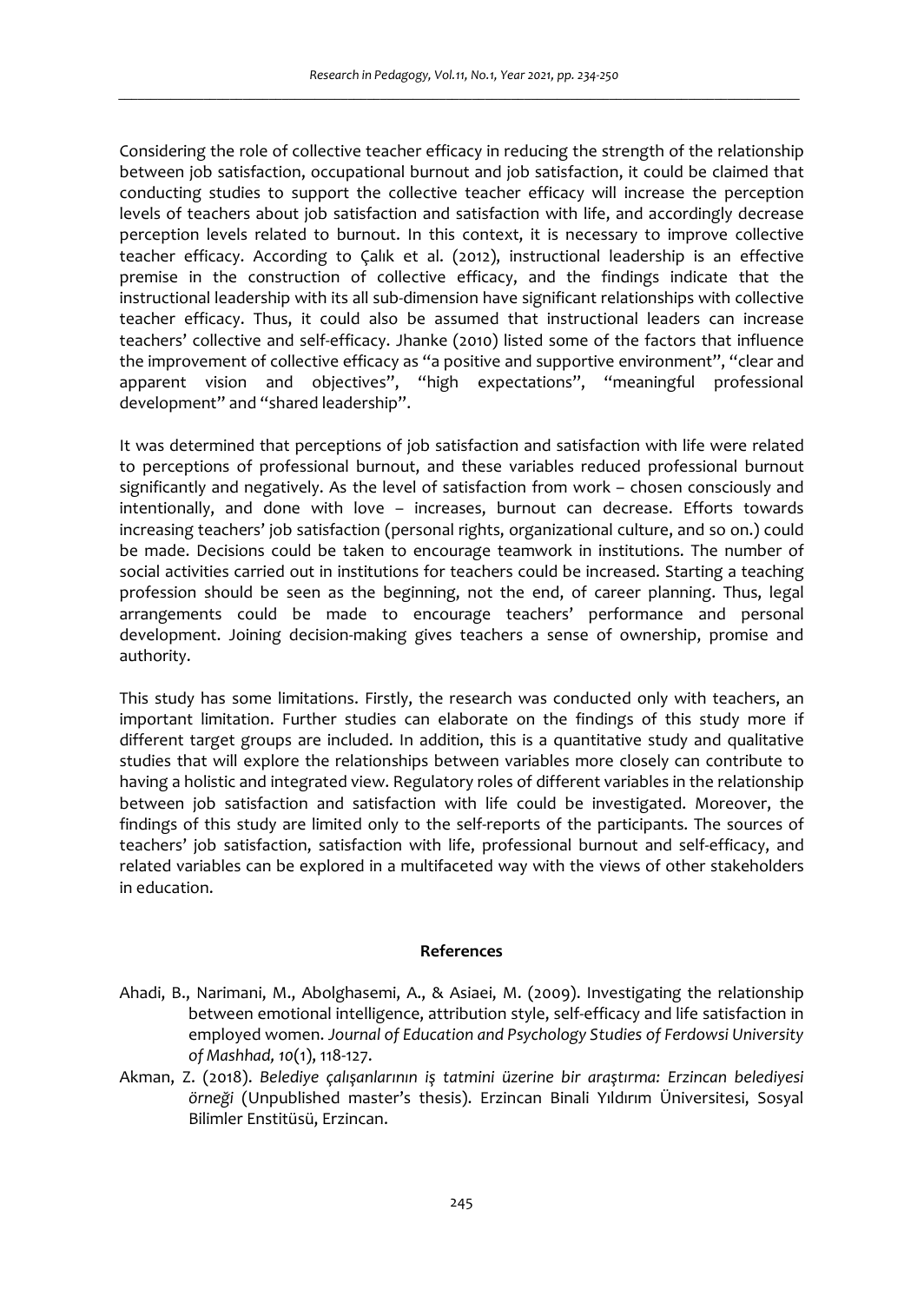- Alkış, H., & Güngörmez, E. (2015). Örgütsel adalet algısı ile performans arasındaki ilişki: Adıyaman ili örneği. *Adıyaman Üniversitesi Sosyal Bilimler Enstitüsü Dergisi*, *21*, 937 - 967.
- Anand, M., & Arora, D. (2009). Burnout, life satisfaction and quality of life among executives of multi-national companies. *Journal of the Indian Academy of Applied Psychology, 35*(1), 159-164.
- Anbar, A., & Eker, M. (2008). An examination of relationship between burnout and job satisfaction among Turkish Accounting and Finance academicians. *European Journal of Economic and Political Studies (EJEPS), 1*(1): 46–67.
- Arıkan, S., & Çalışkan, S. C. (2013). "Kolektif yeterlik" üzerine yeni bağımsız değişken arayışları: Lider-üye etkileşimi'nin kolektif yeterlik üzerindeki etkisi üzerine bir araştırma. *Türk Psikoloji Dergisi, 28*(71), 1-16.
- Avşaroğlu, S., Deniz, M. E., & Kahraman, A. (2005). Teknik öğretmenlerde yaşam doyumu iş doyumu ve mesleki tükenmişlik düzeylerinin incelenmesi. *Selçuk Üniversitesi Sosyal Bilimler Enstitüsü Dergisi, (14)*, 115-129.
- Burcham, M. W. (2009). *The impact of collective teacher efficacy on student achievement in high school science* (Unpublished doctoral dissertation). Gardner-Web University.
- Çakınberk, A. (2011). Studying the relationship between employees' occupational burnout levels and satisfaction of life: A research in private banks. *African Journal of Business Management, 5*(16), 6825-6838.
- Çalık, T., Sezgin, F., Kavgacı, H., & Kılınç, A. Ç. (2012). Okul müdürlerinin öğretim liderliği davranışları ile öğretmen öz yeterliği ve kolektif öğretmen yeterliği arasındaki ilişkilerin incelenmesi. *Kuram ve Uygulamada Eğitim Bilimleri, 12*(4), 2487-2504.
- Çapri, B., Gündüz, B., & Akbay, S. E. (2013). The study of relations between life satisfaction, burnout, work engagement and hopelessness of high school students. *International Education Studies, 6*(11), 35–46.
- Cemaloğlu, N., & Şahin, E. D. (2007). Öğretmenlerin mesleki tükenmişlik düzeylerinin farklı değişkenlere göre incelenmesi. *Kastamonu Eğitim Dergisi, 15*(2), 465-484.
- Chan, C. M., Chong, S. M., Chong, Y. S., & Tang, C. U. (2015). *The influence of job stress, burnout and job satisfaction among primary school teachers in Ipoh*. Final Year Project, Universiti Tunku Abdul Rahman.
- Chan, D. W. (2011). Burnout and life satisfaction: Does gratitude intervention make a difference among Chinese school teachers in Hong Kong?. *Educational Psychology, 31*(7), 809-823.
- Clark, R. W. (1985). *Burnout and associated factors among administrators/mid-managers of the cooperative extension service in the North central region* (Unpublished doctoral dissertation). The Ohio State University, Columbus, OH.
- Dağlı, A., & Baysal, N. (2016). Yaşam doyumu ölçeğinin Türkçe'ye uyarlanması: Geçerlik ve güvenirlik çalışması. *Elektronik Sosyal Bilimler Dergisi, 15*(59), 1250-1262.
- Demerouti, E., Bakker A. B., Nachreiner, F., & Schaufeli, W. B. (2000). Model of burnout and life satisfaction amongst nurses. *Journal of Advanced Nursing, 32*(2), 454 – 464.
- Diener, E., Emmons, R. A., Larsen, R. J., & Griffin, S. (1985). The satisfaction with life scale. *Journal of Personality Assessment, 49*(1), 71–75.
- Diri, M. S., & Kıral, E. (2016). Ortaokul öğretmenlerinin iş doyumlarının mesleki tükenmişlik düzeylerine etkisi. *Mehmet Akif Ersoy Üniversitesi Eğitim Fakültesi Dergisi, 1*(39), 125- 149.
- Erdoğan, U., & Dönmez, B. (2015). Kolektif öğretmen yeterliği ölçeğinin Türkçeye uyarlanması: Geçerlik ve güvenirlik çalışması. *Kuram ve Uygulamada Eğitim Yönetimi Dergisi, 21*(3), 345-366.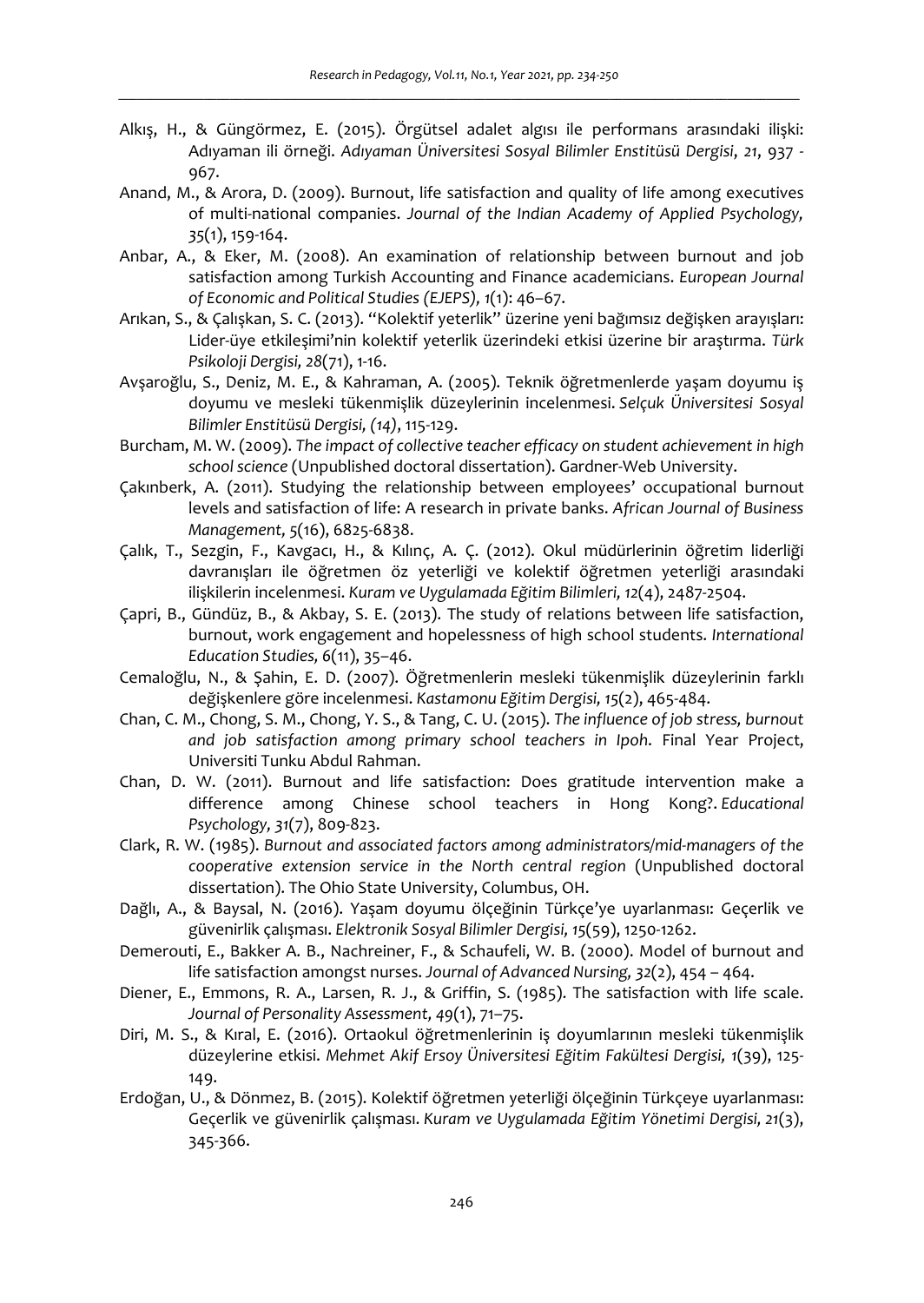- Ergin, C. (1992). *Doktor ve hemşirelerde tükenmişlik ve Maslach Tükenmişlik Ölçeği'nin Uyarlanması*. Paper presented at 7th Ulusal Psikoloji Kongresi. Ankara: Psikologlar Derneği Yayınları.
- Ertürk, E., & Keçecioğlu, T. (2012). Çalışanların iş doyumları ile mesleki tükenmişlik düzeyleri arasındaki ilişkiler: Öğretmenler üzerine örnek bir uygulama. *Ege Akademik Bakış, 12*(1), 39-52.
- Finney, S. J., & DiStefano, C. (2006). Non-normal and categorical data in structural equation modeling. In G. R. Hancock, & R. D. Mueller (Eds.), *Structural equation modeling: A second course* (pp. 269–314). Charlotte: Information Age.
- George, E., Louw, D., & Badenhorst, G. (2008). Job satisfaction among urban secondary-school teachers in Namibia. *South African Journal of Education, 28*, 135–154
- Goddard, R. D., Hoy, W. K., & Hoy, W. A. (2000). Collective teacher efficacy: It's meaning, measure, and impact on student achievement. *American Education Research Journal, 37*(2), 479–507.
- Gorji, A. M., Teimuri, F., Gorji, M. A., & Gorji, R. (2015). Job burnout and life satisfaction among nurses and midwives of medical institutions in Northern Iran: A cross-sectional study. *Tropical Journal of Medical Research, 18*(1), 34.
- Güllüce, A. Ç., & İşcan, Ö. F. (2010). Mesleki tükenmişlik ve duygusal zeka arasındaki ilişki. *Eskişehir Osmangazi Üniversitesi İİBF Dergisi, 5*(2), 7-29.
- Gümüş, H. (2006). *Farklı mesleklerde çalışanların iş ve yaşam doyumlarının tükenmişlik düzeyleri açısından karşılaştırılması* (Unpublished doctoral dissertation). Atatürk Üniversitesi, Erzurum.
- Gündüz, B., Çapri, B., & Gökçakan, Z. (2013). Mesleki tükenmişlik, işle bütünleşme ve iş doyumu arasındaki ilişkilerin incelenmesi . *Eğitim Bilimleri Araştırmaları Dergisi , 3*(1), 29-49 .
- Gürçay, D., Yılmaz, M., & Ekici, G. (2009). Öğretmen kolektif yeterlik inancını yordayan faktörler. *Hacettepe Üniversitesi Eğitim Fakültesi Dergisi, 36*(36), 119-128.
- Hayes, C. T., & Weathington, B. L. (2007). Optimism, stress, life satisfaction, and job burnout in restaurant managers. *The Journal of Psychology, 141*(6), 565–579.
- Hombrados-Mendieta, I., & Cosano-Rivas, F. (2011). Burnout, workplace support, job satisfaction and life satisfaction among social workers in Spain: A structural equation model. *International Social Work, 56*(2), 228–246.
- Igodan, O. C. (1984). *Factors associated with burnout among extension agents in the Ohio cooperative extension service* (Unpublished doctoral dissertation). The Ohio State University.
- Jackson, J. C. (2009). *Organizational citizenship behaviors, collective teacher efficacy, and student achievement in elementary schools* (Unpublished doctoral dissertation). The College of William and Mary in Virginia.
- Jhanke, M. S. (2010). *How teacher collective efficacy is developed and sustained in high achieving middle schools* (Unpublished doctoral dissertation). College of Education and Leadership Cardinal Stritch University, United States.
- Kanten, P., & Kanten, S. (2015). İş yaşamının kalitesinin yaşam doyumu üzerindeki etkisinde iş doyumunun aracılık rolü. In S. Doğan (Ed.), *Yaşam doyumu seçme konular* (pp. 39-72). Ankara: Nobel Akademik Yayıncılık.
- Kavlu, İ., & Pınar, R. (2009). Acil servislerde çalışan hemşirelerin tükenmişlik ve iş doyumlarının yaşam kalitesine etkisi. *Türkiye Klinikleri J Med Sci, 29*(6), 1543-1555.
- Khare, A., & Kamalian, A. (2017). Studying relationship between job satisfaction and burnout (Case study: HSE managers in Karajroad Industries). *The Journal of Internet Banking and Commerce, 22*(1), 1–13.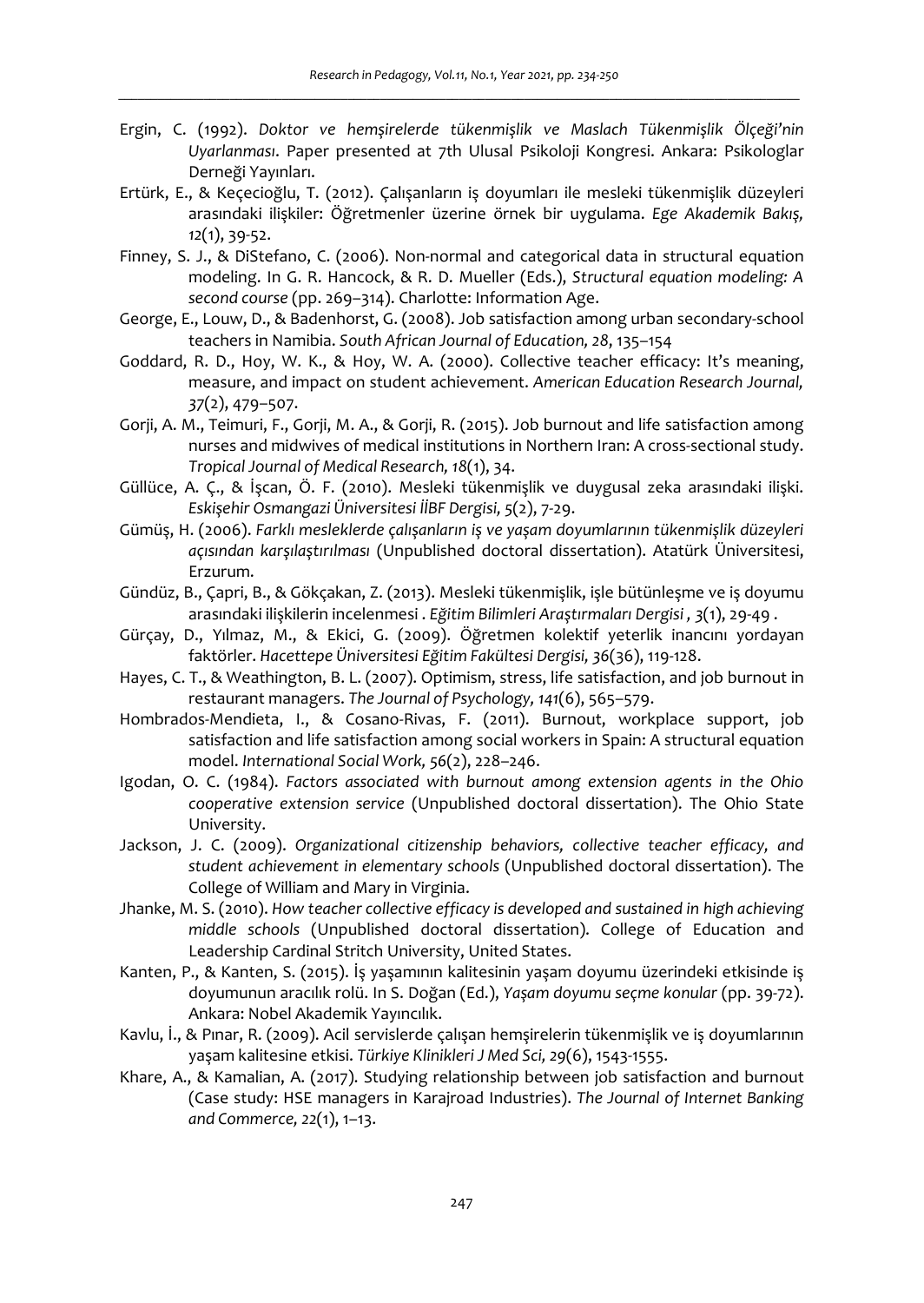- Kımav, A. U. (2010). *An exploration of burnout and individual and collective teacher efficacy in a Turkish state university* (Unpublished master's thesis). Bilkent University, Ankara, Turkey.
- Klassen, R. M. (2010). Teacher stress: The mediating role of collective efficacy beliefs. *The Journal of Educational Research, 103*(5), 342-350.
- Klassen, R. M., Usher, E. L., & Bong, M. (2010). Teachers' collective efficacy, job satisfaction, and job stress in cross-cultural context. *The Journal of Experimental Education, 78*(4), 464–486.
- Knobloch, S. F. (2007). *Teacher participation in decision making and collective efficacy* (Unpublished doctoral dissertation). Virginia: University of Virginia.
- Koçak, R. (2009). Okul yöneticilerinin mesleki tükenmişlik düzeylerinin bazı değişkenler açısından incelenmesi. *Fırat Üniversitesi Sosyal Bilimler Dergisi, 19*(1), 65-83.
- Lashway, L. (1997). *Multidimensional school leadership*. Bloomington, IN: Phi Delta Kappa Foundation.
- Lee, J. C. K., Zhang, Z., & Yin, H. (2011). A multilevel analysis of the impact of a professional learning community, faculty trust in colleagues and collective efficacy on teacher commitment to students. *Teaching and Teacher Education, 27*(5), 820-830.
- Leung, D. Y. P., & Lee, W. W. S. (2006). Predicting intention to quit among Chinese teachers: Differential predictability of the components of burnout. *Anxiety, Stress & Coping, 19*(2), 129-141.
- Maslach, C., & Goldberg, J. (1998). Prevention of burnout: New perspectives. *Applied and Preventive Psychology, 7*(1), 63-74.
- Maslach, C., & Jackson, S. E. (1985). The role of sex and family variables in burnout. *Sex Roles, 12*, 837-851.
- Maslach, C., Schaufeli, W.B., & Leiter, M. P. (2001). Job burnout. *Annual Review of Psychology, 52*, 397-422.
- Maslow, A. (1954). *Motivation and personality*. New York: Harper.
- Matin, H. Z., Kalali, N. S., & Anvari, M. R. A. (2012). Do demographic variables moderate the relationship between job burnout and its consequences? *Iranian Journal of Management Studies*, 5(1), 47-62.
- Merriam-Webster Dictionary. Available from www.merriam-webster.com, 9 August 2018.
- Mortazavi, S. (2004). Mutual relationships between self-efficacy and perceived support by families, teachers and close friends. *Edu. Innovations Quarterly, 3*(8), 13-39.
- Naktiyok, A., & Kaygın, E . (2012). Tükenmişlik ve iş tatmini düzeylerini belirlemeye yönelik akademik personel üzerinde bir uygulama. *Sosyal ve Beşeri Bilimler Dergisi, 4*(1), 23-32.
- Oruç, S. (2007). *Özel eğitim alanında çalışan öğretmenlerin tükenmişlik düzeylerinin bazı değişkenler açısından incelenmesi* (Adana ili örneği) (Unpublished master's thesis). Çukurova Üniversitesi, Adana.
- Özaydın, M. M., & Özdemir, Ö. (2014). Çalışanların bireysel özelliklerinin iş tatmini üzerindeki etkileri: Bir kamu bankası örneği. *İşletme Araştırmaları Dergisi, 6*(1), 251-281.
- Özben, Ş., & Argun, Y. (2005). Sosyo-demografik özelliklere göre ilköğretim öğretmenlerinin iş doyumu ve tükenmişlik düzeylerinin incelenmesi. *Dokuz Eylül Üniversitesi Buca Eğitim Fakültesi Dergisi, 18*, 27-37.
- Özcan, E. (2016). *Özel eğitim okulunda görev yapan öğretmenlerin tükenmişlik düzeylerinin karşılaştırılması* (Unpublished master's thesis). Ufuk Üniversitesi, Sosyal Bilimler Enstitüsü, Ankara.
- Özer, M., & Karabulut, Ö. Ö. (2003). Yaşlılarda yaşam doyumu. *Geriatri, 6*(2), 72-74.
- Özkan, A., & Özdevecioğlu, M. (2012). The effects of occupational stress on burnout and life satisfaction: a study in accountants. *Quality & Quantity, 47*, 2785-2798.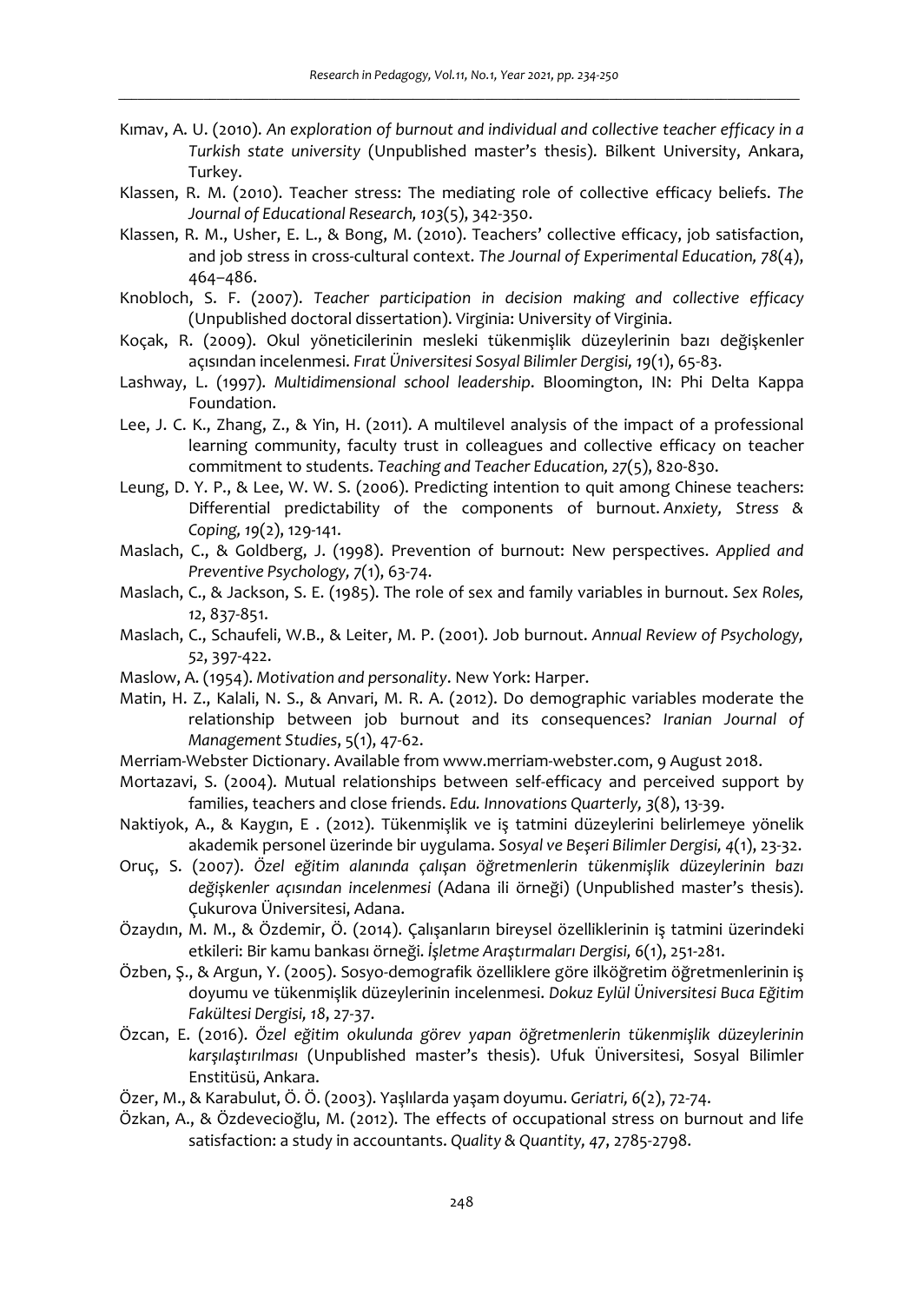- Özkaya, H. (2006). *Yatılı ilköğretim bölge okulu ve ilköğretim okullarında görev yapan öğretmenlerin tükenmişlik düzeylerinin öğretmen görüşleri açısından karşılaştırılması* (Unpublished master's thesis). Onsekiz Mart üniversitesi, Çanakkale.
- Özyürek, A., Gümüş, H., & Doğan, S. (2012). Öğretmen ve okul yöneticilerinin tükenmişlik ve yaşam doyumunun incelenmesi. *Uluslararası İnsan Bilimleri Dergisi, 9*(2), 892-904.
- Platsidou, M. (2010). Trait emotional intelligence of Greek special education teachers in relation to burnout and job satisfaction. *School Psychology International, 31*(1), 60-76.
- Recepoğlu, E. (2013). Öğretmen adaylarının yaşam doyumları ile öğretmenlik mesleğine ilişkin tutumları arasındaki ilişkinin incelenmesi. *Hacettepe Üniversitesi Eğitim Fakültesi Dergisi (H. U. Journal of Education), Özel Sayı (1)*, 311-326.
- Robinson, S. (2017). *Fostering motivation and teacher self-efficacy using the guided reading method* (Unpublished doctoral dissertation). Concordia University – Portland.
- Şad, B. (2017). *Konaklama işletmelerinde çalışan bireylerin tükenmişlik düzeylerinin yaşam doyumuna etkisi* (Unpublished master's thesis). Balıkesir Üniversitesi, Sosyal Bilimler Enstitüsü, Balıkesir.
- Safdari, K., & Galavandi, H. (2014). Study of the relationship between life skills and collective teacher efficacy with life satisfaction among high school teachers. *Trend Life Sci, 3*, 621–635.
- Schaufeli, W. B., Leiter, M. P., & Maslach, C. (2009). Burnout: 35 years of research and practice. *Career Development International, 14*(3), 204-220.
- Schumacher, D. F. (2009). *Collective teacher efficacy and student achievement* (Unpublished doctoral dissertation). Mzcomb: Western Illinois University.
- Selvitopu, A., & Şahin, H. (2013). Ortaöğretim öğretmenlerinin örgütsel adalet algıları ile örgütsel bağlılıkları arasındaki ilişki. *Ahi Evran Üniversitesi, Kırşehir Eğitim Fakültesi Dergisi (KEFAD), 14*(2), 171-189.
- Skaalvik, E. M., & Skaalvik, S. (2007). Dimensions of teacher self-efficacy and relations with strain factors, perceived collective teacher efficacy, and teacher burnout. *Journal of Educational Psychology, 99*(3), 611–625.
- Skaalvik, E. M., & Skaalvik, S. (2009). Does school context matter? Relations with teacher burnout and job satisfaction. *Teaching and Teacher Education, 25*(3), 518-524.
- Skeja, A., (2012). *Çalışanların tükenmişlik düzeyi ile iş tatmini arasındaki ilişki ve bir araştırma* (Unpublished master's thesis). İstanbul Üniversitesi, Sosyal Bilimler Enstitüsü, İstanbul.
- Smith, T. M., & Ingersoll, R. M. (2004). What are the effects of induction and mentoring on beginning teacher turnover? *American Educational Research Journal, 41*(3), 681–714.
- Soba, M., Babayiğit, A., & Demir, E. (2017). Yaşam doyumu ve tükenmişlik; Öğretmenler üzerine bir araştırma. *Mehmet Akif Ersoy Üniversitesi, Sosyal Bilimler Enstitüsü Dergisi, 9*(19), 269-286.
- Togia, A., Koustelios, A. and Tsigilis, N. (2004). Job satisfaction among Greek academic librarians. *Library & Information Science Research, 26*(3), 373-383.
- Toprak, E., (2013). *Mesleki tükenmişlik düzeyi ile iş tatmini arasındaki ilişki: Sağlık sektöründe bir araştırma* (Unpublished master's thesis). Niğde Üniversitesi, Sosyal Bilimler Enstitüsü, Niğde.
- Tschannen-Moran, M., & Barr, M. (2004). Fostering student learning: The relationship of collective teacher efficacy and student achievement. *Leadership and Policy in Schools, 3*(3), 189-209.
- Ünal, A. (2015). *İş doyumu, yaşam doyumu ve yaşam anlamı değişkenlerinin ilkokul ve ortaokul öğretmenlerinin mesleki bağlılıkları üzerine etkisi* (Unpublished master's thesis). Ondokuz Mayıs Üniversitesi Eğitim Bilimleri Enstitüsü.